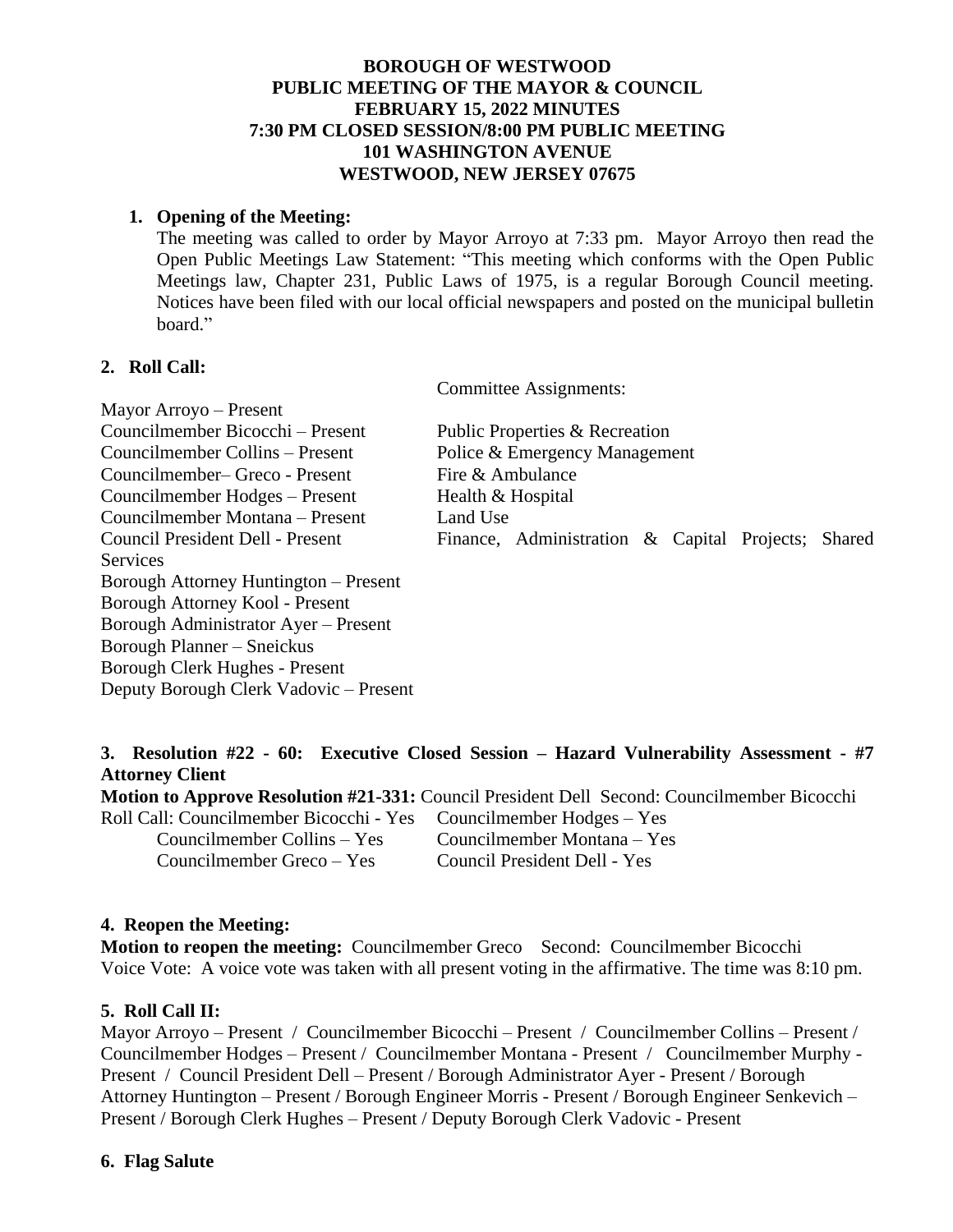Agenda Page 2 Public Meeting of the Mayor and Council February 15, 2022

Mayor Arroyo led those present in the salute to the flag.

**7. Approval of Minutes:** November 23, 2021 Public Meeting; December 7, 2021 Executive Closed Session, December 7, 2021 Work Meeting; December 21, 2021 Executive Closed Session, December 21, 2021 Public Meeting; January 4, 2022 Sine Die Meeting

#### **Motion to Approve Minutes:**

Councilmember Greco was not permitted to vote on the above minutes.

Council President Dell Second: Councilmember Hodges

Roll Call: Councilmember Bicocchi - Yes Councilmember Hodges – Yes

Councilmember Collins – Yes Councilmember Montana – Yes

Council President Dell – Yes

January 4, 2022 Reorganization Meeting; January 18, 2022 Work Meeting, January 18, 2022 Executive Closed Session, January 18, 2022 Public Meeting; February 1, 2022 Executive Closed Session, February 1, 2022 Work Meeting

**Motion to Approve Minutes:** Council President Dell Second: Councilmember Bicocchi

| Roll Call: Councilmember Bicocchi - Yes Councilmember Hodges – Yes |                              |
|--------------------------------------------------------------------|------------------------------|
| Councilmember Collins – Yes                                        | Councilmember Montana – Yes  |
| Councilmember Greco – Yes                                          | Council President Dell – Yes |

# **8. Oath of Office for Fire Department Officers**

Oath of Office was given to the Fire Department Officers Chief James Voorhis, Deputy Chief Brian Kronewitter, Captain Scott Stewart, 2<sup>nd</sup> Lieutenant Ryan Weaver, 3<sup>rd</sup> Lieutenant Matthew Voorhis, and 4 th Lieutenant Justin Mason by Mayor Ray Arroyo.

Chief Voorhis stated that he was very happy to be back serving the Westwood Fire Department and the Community for his third time as Chief.

### **9. Resolution #22 - 61: Westwood Volunteer Fire Department – Matters of Personnel – James Bryan Covey**

**Motion to Approve Resolution #22-61:** Council President Dell Second: Councilmember Bicocchi Roll Call: Councilmember Bicocchi - Yes Councilmember Hodges – Yes

Councilmember Collins – Yes Councilmember Montana – Yes

Councilmember Greco – Yes Council President Dell – Yes

Mayor Ray Arroyo swore in James Bryan Covey as a new member of the Westwood Fire Department.

### **10. Certificate of Appreciation: Westwood Fire Department Volunteer Hall of Fame – Marc Fedorchak**

Marc Fedorchak was presented with a Certificate of Appreciation by Mayor Arroyo on his service to the Community through the Westwood Fire Department.

# **11. Resolution #22 -62 : Appointment of Police Sergeant – Michael Fortunat**

**Motion to Approve Resolution #22-62:** Council President Dell Second: Councilmember Bicocchi

Roll Call: Councilmember Bicocchi - Yes Councilmember Hodges – Yes Councilmember Collins – Yes Councilmember Montana – Yes Councilmember Greco – Yes Council President Dell – Yes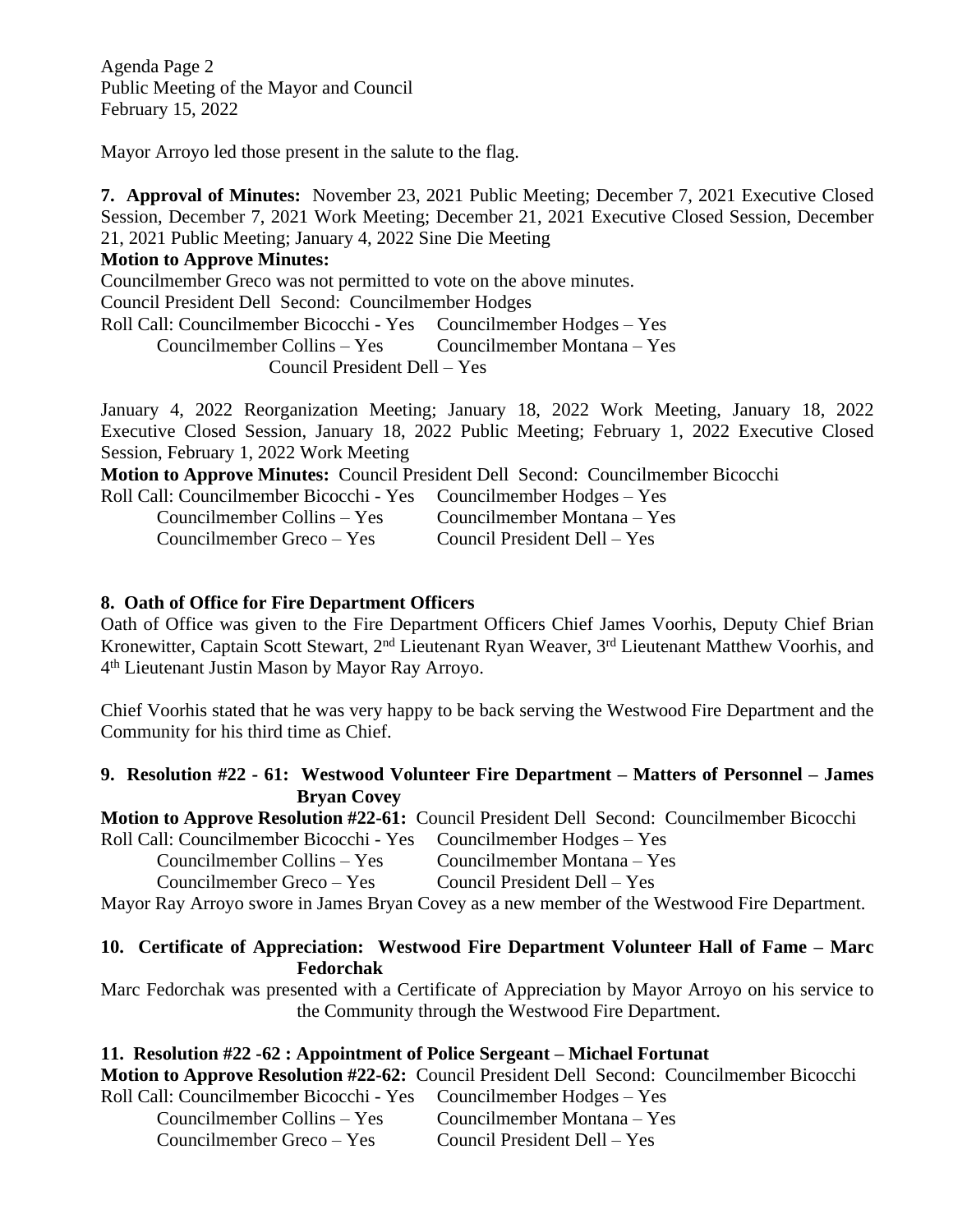Agenda Page 3 Public Meeting of the Mayor and Council February 15, 2022

Mayor Arroyo and Chief Pontillo expressed their congratulations to Sgt. Fortunat for his dedication with the department and for achieving his promotion. Mayor Arroyo stated that it was a very competitive process, that there were excellent candidates but Sgt. Fortunat stood at the top and has the utmost respect from all of the Officers of the Westwood Police Department.

# **12. Engineer's Report**

1) Biweekly Report

Dr. Boswell reviewed the biweekly report, a copy of which is attached.

### **13. Reports of Committees and Officials, As Needed:**

### **A) Mayor's Report**

Mayor Arroyo reported that there was a web meeting in regards to Teterboro Airports flight patterns. He stated that there are 170,000 flights in and out of a two lane air strip a year. The purpose of the meeting was to discuss the noise mitigation issues. Mayor Arroyo stated that they encourage residents to call the hotline number to voice their complaints.

Mayor Arroyo stated that Congressman Gottheimer was in Westwood for a visit and was diverted to the brook. The Mayor asked for a specific program to help desnag and desilt the brook to help with flooding issues in Westwood. Mayor Arroyo also stated that he is working with the Pascack Valley Mayors Association to see if they would be interested in being the lead agency to get a solution to the problem.

# **B) Council President's Report**

Council President Dell stated that she is very excited about the new electronic sign in Veteran's Park and congratulated Borough Administrator Ayer on the accomplishment.

# **C) Council Liaison & Committee Reports**

# **1) Finance, Administration and Capital Projects: BD**

Council President Dell had a meeting with Dr. Jill Mortimer, Superintendent of Schools and requested a tour of the new Middle School in Westwood. A couple of dates were proposed for the scheduling of the visit.

Council President Dell reports that the finance department needs to finalize the 2021 budget which will solidify the budget for 2022. She also stated that the Finance Department will be taking a conservative approach with the budget due to inflation costs. Council President Dell also reported that the Finance Department is waiting on the new software to be up and running. The Finance Department is also looking for someone to fill the Payroll Clerk position.

The Historic Preservation Committee has a meeting this Thursday at 7;30pm via Zoom.

Celebrating Westwood will be celebrating a town day and details will be announced as they come available. Celebrating Westwood Town Day will be held on September 10th at 3pm.

# **2) Fire and Ambulance: AG**

a) Fire Prevention Fees were discussed by Councilmember Greco to have more comparable rates for the Westwood Fire Prevention fees compared to other towns in the area.

Councilmember Greco reports that since the new Fire Department Chief took office they have been in close contact and starting off right.

The Westwood Ambulance Corps has a blood drive on February 20<sup>th</sup>, the Installation Dinner is on March  $11<sup>th</sup>$  and the chasse for their new ambulance is in and looking forward to the delivery of a new ambulance and August or September Wetdown. Councilmember Greco is also happy to report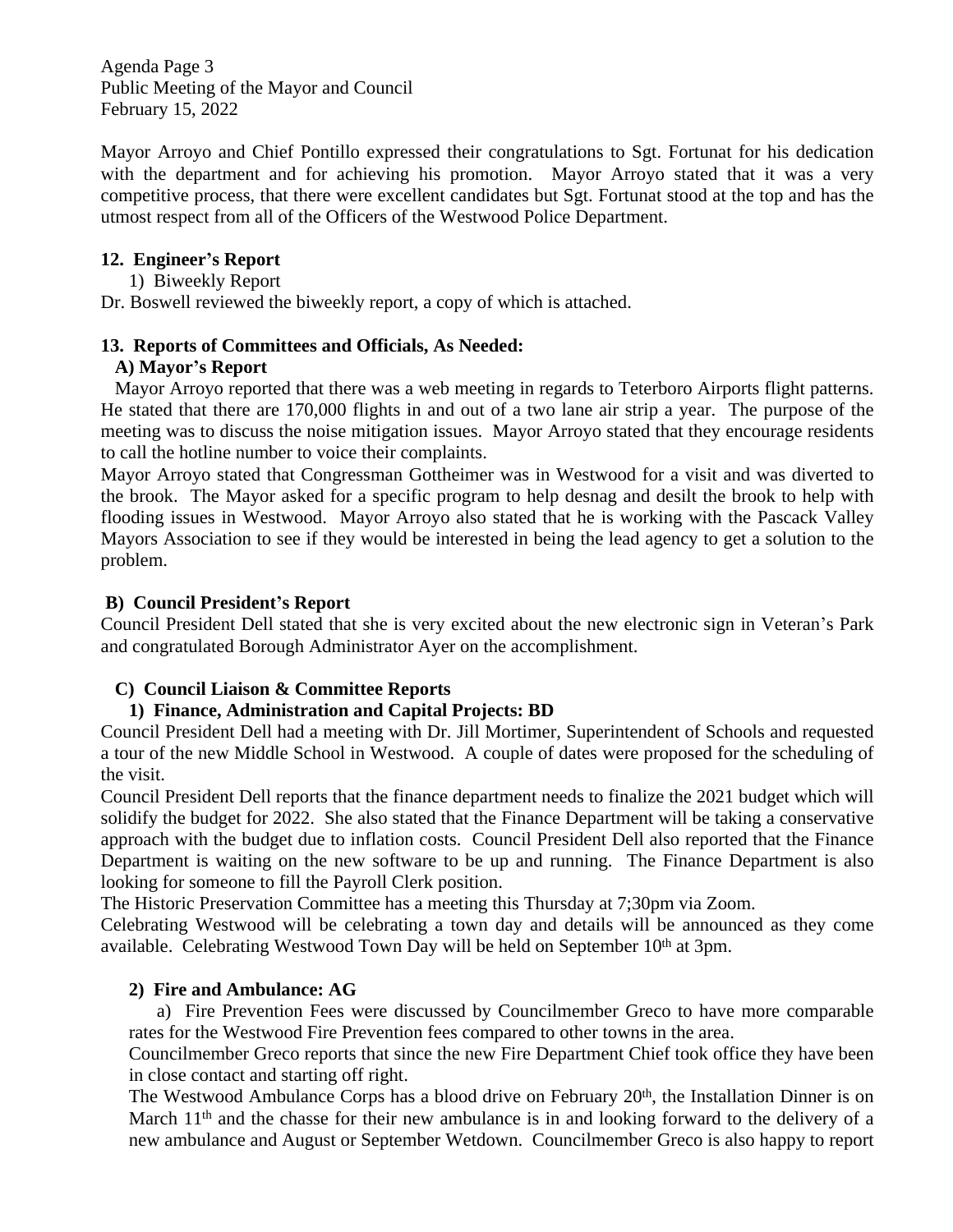Agenda Page 4 Public Meeting of the Mayor and Council February 15, 2022

that the Ambulance Corps has 6 new members and that the carnival is back on this year. Councilmember Greco reports that the Heritage Society is looking for new members.

The Senior Advisory is adding committee members and reminds the public that meetings are at the town hall and going forward they will be using the electronic signboard to communicate.

# **3) Health and Hospital: CH**

Councilmember Hodges reports that the Health Department hosted two events last month; a booster clinic and a pop-up test center. Both were received well within the community.

There was a complaint lodged with the Health Department about pet owners not cleaning up after their pets at Westvale Park and other locations. Councilmember Hodges reported that a letter went out to all pet owners and thanked the Health Department for their swiftness in response to the complaint.

Councilmember Hodges reports that Mary-Beth Netzer has decided to step down for personal reasons and that Christine Compisi will be retiring at the end of May/June.

# **4) Land Use: CM**

Councilmember Montana reports that there have been a number of applications making lengthy meetings.

Councilmember Montana reported on two infrastructure projects going on within the Library. The first is the moving of a computer room to a better location and the addition of boxes outside the Library which were installed for after hour pickup of items.

# **5) Police and OEM: EC**

Councilmember Collins congratulated on the newly promoted Sgt. Fortunat. She also reported that there will be a surplus auction through February  $25<sup>th</sup>$  in regards to equipment.

Social Services will be having their next meeting on February 23<sup>rd</sup> and there is an upcoming Shade Tree Meeting.

Councilmember Collins reported that the Police Department has been working very closely with the Alumni in Recovery project which will happen on April 24<sup>th</sup>.

Mayor Arroyo thanked Councilmember Collins for her effort in moving the Police Department promotions forward and with her help with the Department.

# **6) Public Works and Recreation: RB**

Councilmember Bicocchi stated that the Public Works Department has already been out several different times with the different weather situations. Currently all vehicles are on the road but that the department is still waiting on the delivery of two salt trucks.

Councilmember Bicocchi reports that the construction on the Community Center kitchen will begin on April 1<sup>st</sup>. All winter programs are up and running and the pump track plans are moving forward.

Councilmember Bicocchi reports that the electronic sign is now up and running and is hoping to get the Borough paperless soon.

#### **D) Attorney's Report**

No report

# **E) Administrator / Clerk's Report**

No report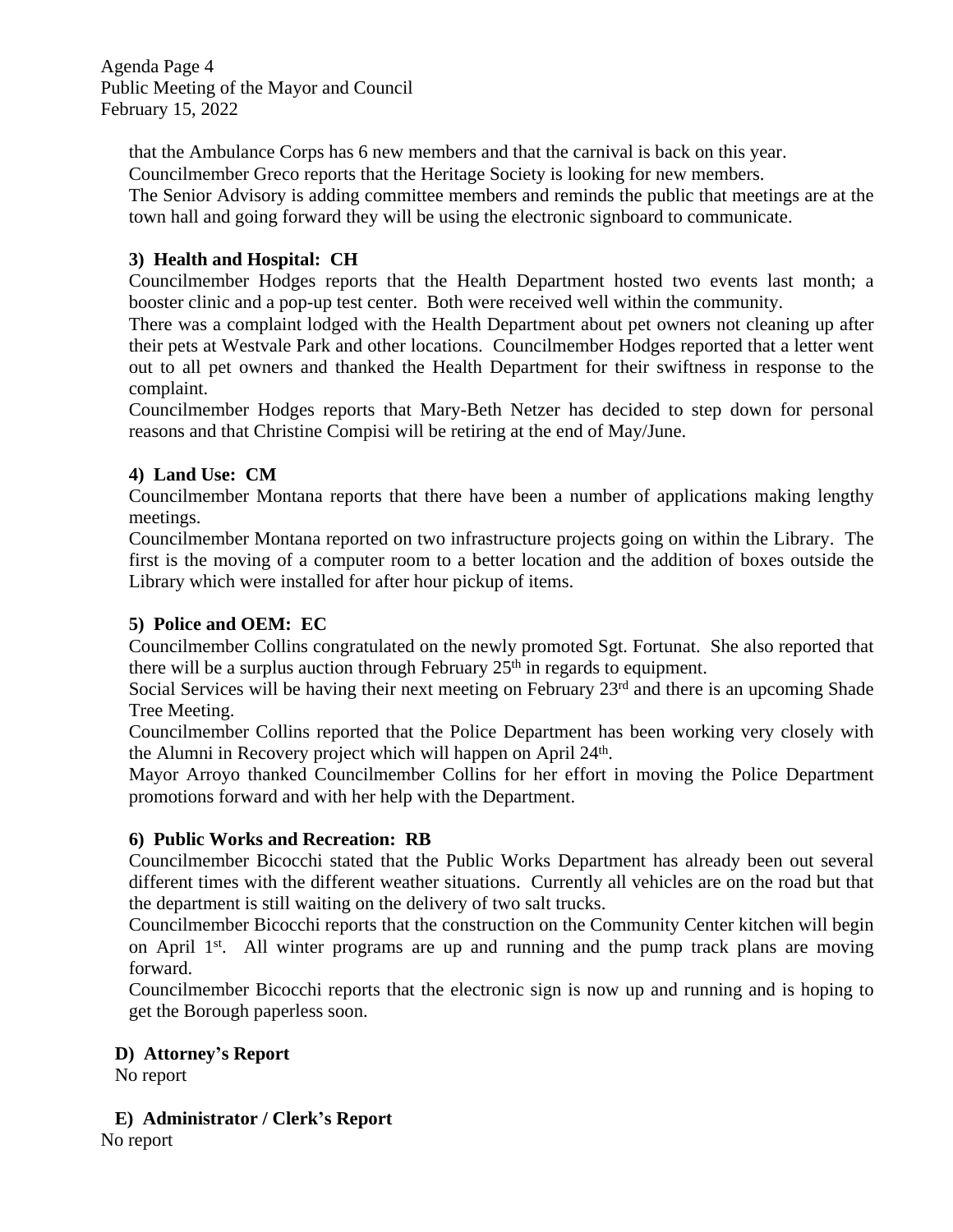Agenda Page 5 Public Meeting of the Mayor and Council February 15, 2022

#### **14. Agenda/Public Forum:**

**Motion to open Agenda/Public Forum:** Councilmember BicocchiSecond: Council President Dell Voice Vote: A voice vote was taken with all present voting in the Affirmative.

Eric Dougherty, 44 Kingsbury thanked the entire Council for pushing the pump track along. No matter what happens he is happy that the Council is giving the track a chance. He stated that the pump track will bring along comradery of all ages.

Jamie Hodges, 40 Second Avenue commented on the electronic signboard and how it was long awaited for in the Borough of Westwood. He is requesting that the signboard announce the Scholarship Fund from the Fire Department.

He also requested that the Sgt. Hrbeck Father's Day Dad Dash be allowed to continue this year after several years of being online or not at all due to COVID.

**Motion to close Agenda/Public Forum:** Councilmember BicocchiSecond: Councilmember Hodges Voice Vote: A voice vote was taken with all present voting in the Affirmative.

### **15. Ordinances for Introduction/Adoption**

#### **Ordinances for Introduction**

**22-5 An Ordinance to Amend Article II Enforcement of State Standards Section 166-8 Schedule "A" Of Chapter 61, Fire Prevention Code, And Section 166-11 Permit Fees; Conflicting Provisions of the Borough of Westwood Code**

**BE IT RESOLVED** that Ordinance #22-5 entitled "**An Ordinance to Amend Article II Enforcement of State Standards Section 166-8 Schedule "A" Of Chapter 61, Fire Prevention Code, And Section 166-11 Permit Fees; Conflicting Provisions of the Borough of Westwood Code**" is hereby introduced by title; and

BE IT FURTHER RESOLVED that the Borough Clerk is hereby directed to advertise said ordinance with a March 1, 2021 hearing date in the official newspaper according to law.

**Motion to pass the ordinance on First Reading**: Councilmember Greco Second: Councilmember Bicocchi

Roll Call: Councilmember Bicocchi – Yes Councilmember Hodges – Yes Councilmember Collins – Yes Councilmember Montana – Yes Councilmember Greco – Yes Council President Dell – Yes

**22-6 Ordinance To Authorize Execution of Deed Restriction With The New Jersey Economic Development Authority To Obtain Remediation Financing Under The New Jersey Brownfield And Contaminated Site Remediation Act To Ensure Rehabilitation And Reuse Of The Property Located at Block 1701, Lot 1.05 Compromising A Portion Of The**

 $\overline{\phantom{a}}$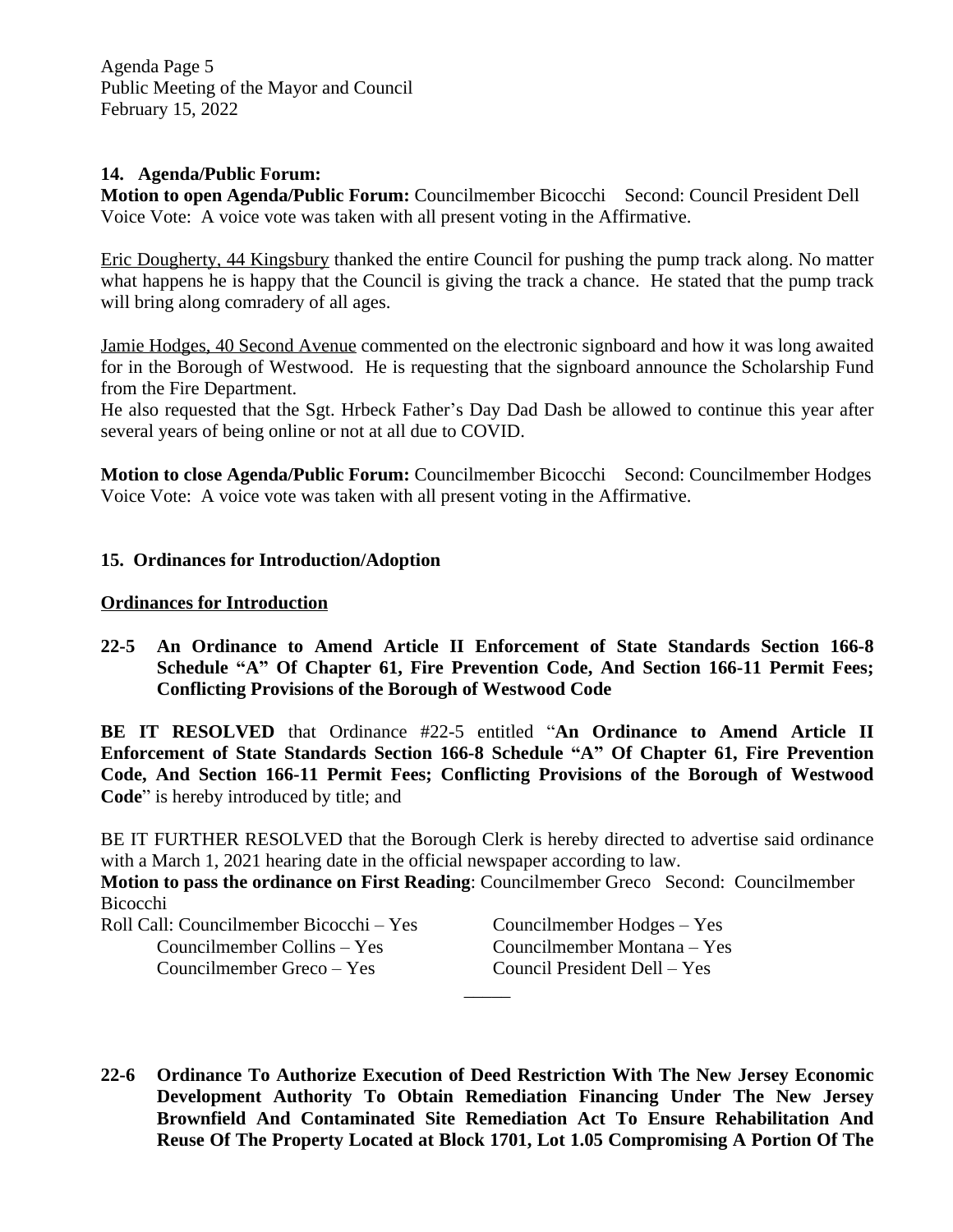#### **Property Commonly Known As Westvale Park**

**BE IT RESOLVED** that Ordinance #22-6 entitled "**Ordinance To Authorize Execution of Deed Restriction With The New Jersey Economic Development Authority To Obtain Remediation Financing Under The New Jersey Brownfield And Contaminated Site Remediation Act To Ensure Rehabilitation And Reuse Of The Property Located at Block 1701, Lot 1.05 Compromising A Portion Of The Property Commonly Known As Westvale Park**" is hereby introduced by title; and

BE IT FURTHER RESOLVED that the Borough Clerk is hereby directed to advertise said ordinance with a March 15, 2021 hearing date in the official newspaper according to law.

**Motion to pass the ordinance on First Reading**: Councilmember Bicocchi Second: Councilmember

 $\overline{\phantom{a}}$ 

Montana

| Roll Call: Councilmember Bicocchi – Yes |
|-----------------------------------------|
| Councilmember Collins – Yes             |
| Councilmember Greco – Yes               |

Councilmember Hodges – Yes Councilmember Montana – Yes Council President Dell – Yes

#### **Ordinances for Adoption**

**22-1 Bond Ordinance To Authorize The Construction Of ADA-Accessible Curb Ramps At Various Locations In, By And For The Borough Of Westwood, In The County Of Bergen, State Of New Jersey, To Appropriate The Sum Of \$160,000 To Pay The Cost Thereof, To Make A Down Payment, To Authorize The Issuance Of Bonds To Finance Such Appropriation And To Provide For The Issuance Of Bond Anticipation Notes In Anticipation Of The Issuance Of Such Bonds.**

**BE IT RESOLVED** that Ordinance #22-1 entitled "Bond Ordinance To Authorize The Construction Of ADA-Accessible Curb Ramps At Various Locations In, By And For The Borough Of Westwood, In The County Of Bergen, State Of New Jersey, To Appropriate The Sum Of \$160,000 To Pay The Cost Thereof, To Make A Down Payment, To Authorize The Issuance Of Bonds To Finance Such Appropriation And To Provide For The Issuance Of Bond Anticipation Notes In Anticipation Of The Issuance Of Such Bonds" having hereby been read by title, shall have a hearing held on this date.

**Motion to open the public hearing**: Councilmember Collins Second: Councilmember Bicocchi Voice Vote: A voice vote was taken with all present voting in the affirmative. Public Comments: No comments.

**Motion to close the public hearing**: Councilmember Bicocchi Second: Councilmember Montana Voice Vote: A voice vote was taken with all present voting in the affirmative.

**BE IT RESOLVED** that an Ordinance known as #22-1 be passed on final reading and that a Notice of Adoption of said Ordinance be published in the official newspaper according to law.

| <b>Motion for final adoption:</b> Councilmember Bicocchi Second: Council President Dell |                              |
|-----------------------------------------------------------------------------------------|------------------------------|
| Roll Call: Councilmember Bicocchi - Yes Councilmember Collins – Yes                     |                              |
| Councilmember Greco – Yes                                                               | Councilmember Hodges - Yes   |
| Councilmember Montana – Yes                                                             | Council President Dell – Yes |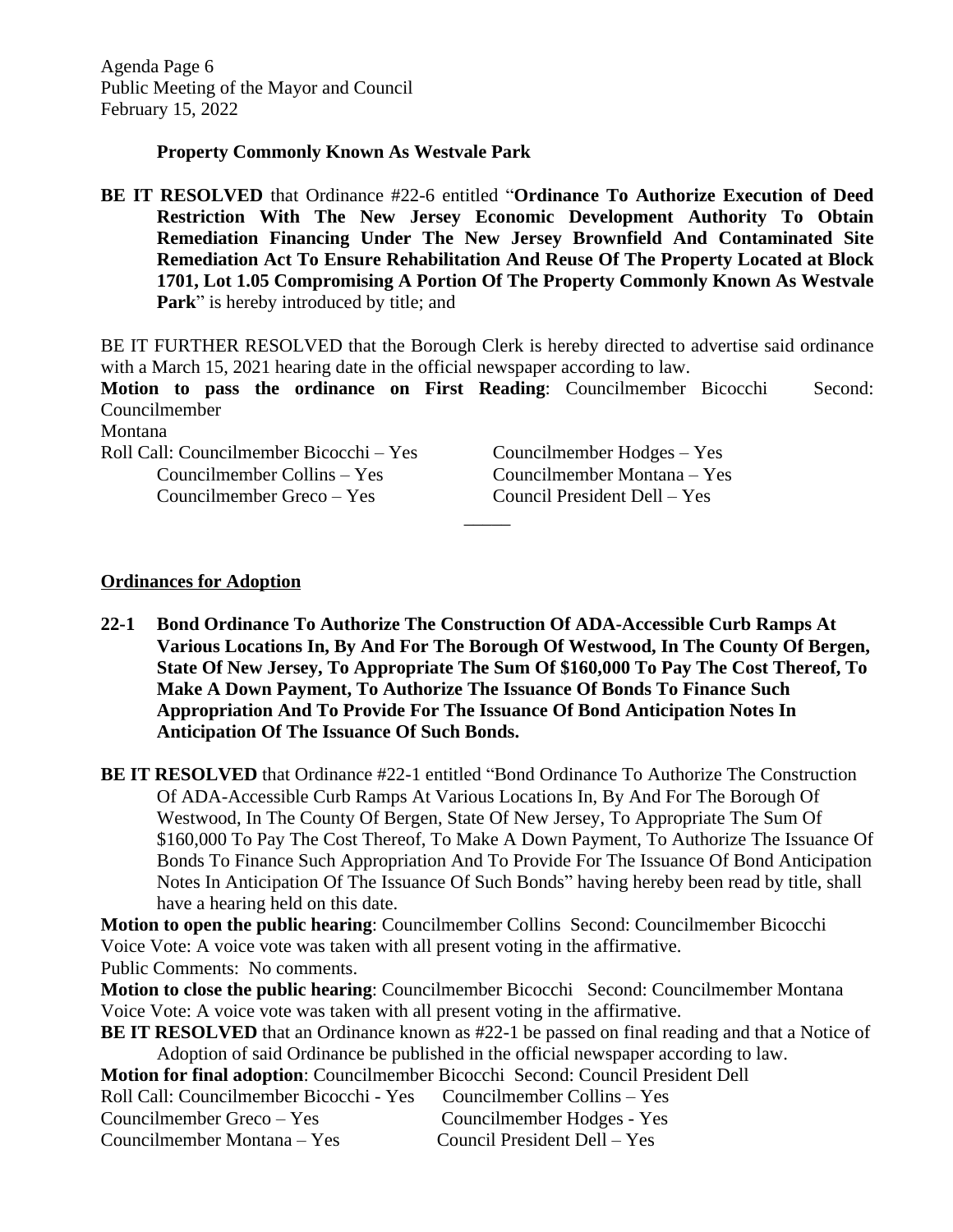Agenda Page 7 Public Meeting of the Mayor and Council February 15, 2022

**22-2 Bond Ordinance To Authorize The Resurfacing Of Lafayette Avenue (From Ridgewood Road To The Musquapsink Brook) And Adams Court (From The Emerson Border To The Cul-De-Sac) In, By And For The Borough Of Westwood, In The County Of Bergen, State Of New Jersey, To Appropriate The Sum Of \$180,000 To Pay The Cost Thereof, To Authorize The Issuance Of Bonds To Finance Such Appropriation And To Provide For The Issuance Of Bond Anticipation Notes In Anticipation Of The Issuance Of Such Bonds**

 $\overline{\phantom{a}}$ 

**BE IT RESOLVED** that Ordinance #22-2 entitled "Bond Ordinance To Authorize The Resurfacing Of Lafayette Avenue (From Ridgewood Road To The Musquapsink Brook) And Adams Court (From The Emerson Border To The Cul-De-Sac) In, By And For The Borough Of Westwood, In The County Of Bergen, State Of New Jersey, To Appropriate The Sum Of \$180,000 To Pay The Cost Thereof, To Authorize The Issuance Of Bonds To Finance Such Appropriation And To Provide For The Issuance Of Bond Anticipation Notes In Anticipation Of The Issuance Of Such Bonds" having hereby been read by title, shall have a hearing held on this date.

**Motion to open the public hearing**: Councilmember Collins Second: Councilmember Bicocchi Voice Vote: A voice vote was taken with all present voting in the affirmative.

Public Comments: No comments.

**Motion to close the public hearing**: Councilmember Bicocchi Second: Councilmember Montana Voice Vote: A voice vote was taken with all present voting in the affirmative.

**BE IT RESOLVED** that an Ordinance known as #22-2 be passed on final reading and that a Notice of Adoption of said Ordinance be published in the official newspaper according to law.

**Motion for final adoption**: Councilmember Bicocchi Second: Council President Dell

| Roll Call: Councilmember Bicocchi - Yes | Councilmember Collins – Yes  |
|-----------------------------------------|------------------------------|
| Councilmember Greco – Yes               | Councilmember Hodges - Yes   |
| Councilmember Montana – Yes             | Council President Dell – Yes |

**22-3 Bond Ordinance To Authorize The Resurfacing Of Fairview Avenue (Section II) In, By And For The Borough Of Westwood, In The County Of Bergen, State Of New Jersey, To Appropriate The Sum Of \$334,000 To Pay The Cost Thereof, To Authorize The Issuance Of Bonds To Finance Such Appropriation And To Provide For The Issuance Of Bond Anticipation Notes In Anticipation Of The Issuance Of Such Bonds**

 $\overline{\phantom{a}}$ 

**BE IT RESOLVED** that Ordinance #22-3 entitled **"**Bond Ordinance To Authorize The Resurfacing Of Fairview Avenue (Section II) In, By And For The Borough Of Westwood, In The County Of Bergen, State Of New Jersey, To Appropriate The Sum Of \$334,000 To Pay The Cost Thereof, To Authorize The Issuance Of Bonds To Finance Such Appropriation And To Provide For The Issuance Of Bond Anticipation Notes In Anticipation Of The Issuance Of Such Bonds" having hereby been read by title, shall have a hearing held on this date.

**Motion to open the public hearing**: Councilmember Hodges Second: Councilmember Bicocchi Voice Vote: A voice vote was taken with all present voting in the affirmative. Public Comments: No comments.

**Motion to close the public hearing**: Councilmember Bicocchi Second: Council President Dell Voice Vote: A voice vote was taken with all present voting in the affirmative.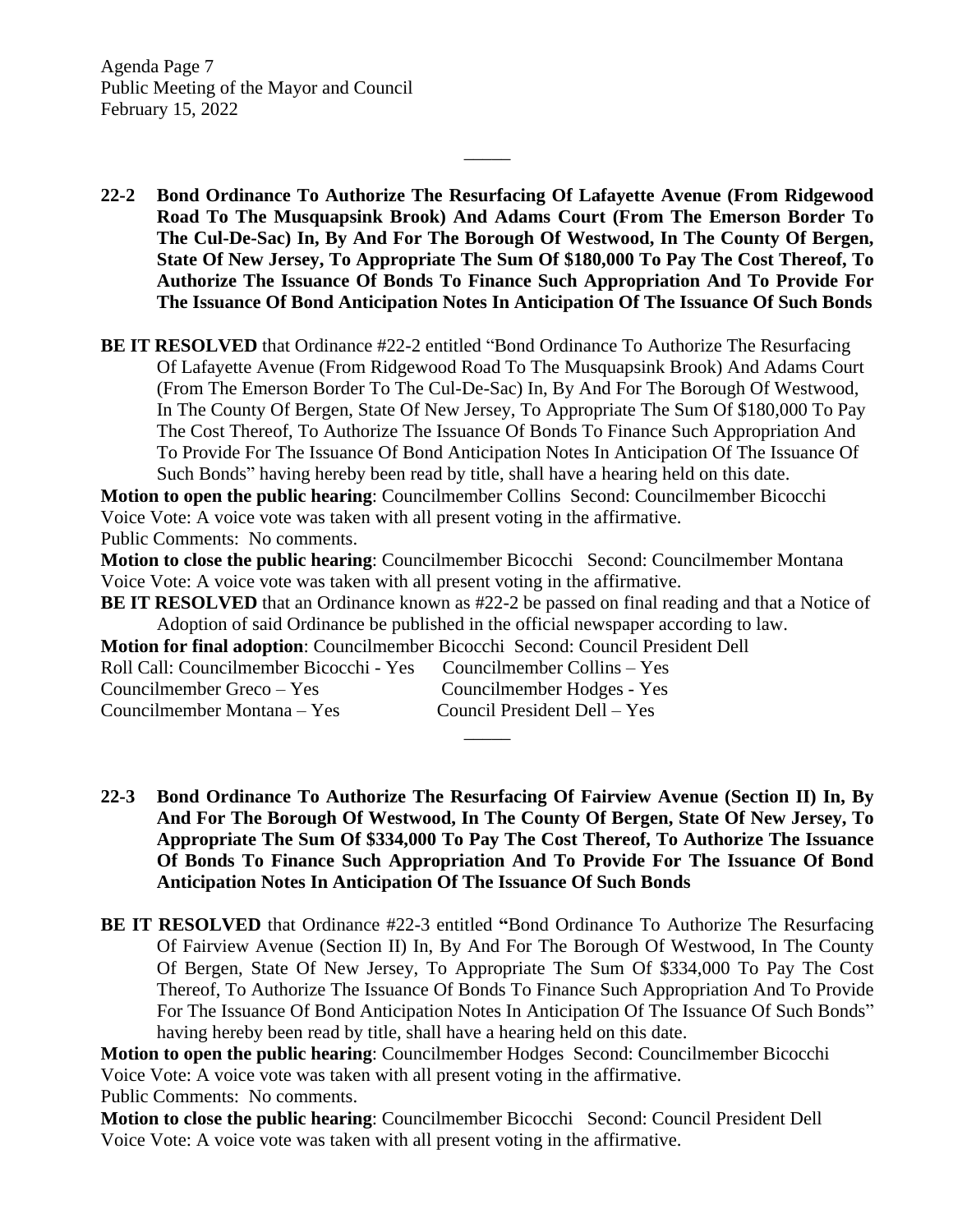Agenda Page 8 Public Meeting of the Mayor and Council February 15, 2022

**BE IT RESOLVED** that an Ordinance known as #22-3 be passed on final reading and that a Notice of Adoption of said Ordinance be published in the official newspaper according to law. **Motion for final adoption**: Councilmember Hodges Second: Councilmember Collins Roll Call: Councilmember Bicocchi - Yes Councilmember Collins – Yes Councilmember Greco – Yes Councilmember Hodges - Yes Councilmember Montana – Yes Council President Dell – Yes

 $\overline{\phantom{a}}$ 

**22-4 Bond Ordinance To Authorize The 2022 Road Resurfacing Program In, By And For The Borough Of Westwood, In The County Of Bergen, State Of New Jersey, To Appropriate The Sum Of \$800,000 To Pay The Cost Thereof, To Make A Down Payment, To Authorize The Issuance Of Bonds To Finance Such Appropriation And To Provide For**

**The Issuance Of Bond Anticipation Notes In Anticipation Of The Issuance Of Such Bonds BE IT RESOLVED** that Ordinance #22-4 entitled **"**Bond Ordinance To Authorize The 2022 Road Resurfacing Program In, By And For The Borough Of Westwood, In The County Of Bergen,

State Of New Jersey, To Appropriate The Sum Of \$800,000 To Pay The Cost Thereof, To Make A Down Payment, To Authorize The Issuance Of Bonds To Finance Such Appropriation And To Provide For The Issuance Of Bond Anticipation Notes In Anticipation Of The Issuance Of Such Bonds" having hereby been read by title, shall have a hearing held on this date.

**Motion to open the public hearing**: Councilmember Montana Second: Councilmember Bicocchi Voice Vote: A voice vote was taken with all present voting in the affirmative. Public Comments: No comments.

**Motion to close the public hearing**: Councilmember Bicocchi Second: Councilmember Collins Voice Vote: A voice vote was taken with all present voting in the affirmative.

**BE IT RESOLVED** that an Ordinance known as #22-4 be passed on final reading and that a Notice of Adoption of said Ordinance be published in the official newspaper according to law.

**Motion for final adoption**: Councilmember Montana Second: Councilmember Bicocchi

| Roll Call: Councilmember Bicocchi - Yes | Councilmember Collins – Yes  |
|-----------------------------------------|------------------------------|
| Councilmember Greco – Yes               | Councilmember Hodges - Yes   |
| Councilmember Montana – Yes             | Council President Dell – Yes |
|                                         |                              |

# **16. Presentation of Bills, Financial Reports and Resolutions:**

**Resolutions as Consent Agenda:** The following resolutions may be enacted in one motion as a Consent Agenda. Councilmembers wishing to remove any Resolutions(s) to be voted upon separately may do so at this time, and said Resolution(s) will be considered separately.

Council President Dell stated that any Councilmembers who wished to remove any Resolution(s) to be voted upon separately could do so at this time, otherwise the Consent Agenda would be enacted in one motion. Council President Dell stated that Resolution 22-70 will be adjusted to include just Jamie Cerritelli.

- a) Resolution #22 63: Abatement of Taxes Volz
- b) Resolution #22 -64 : 2021 Budget Transfer